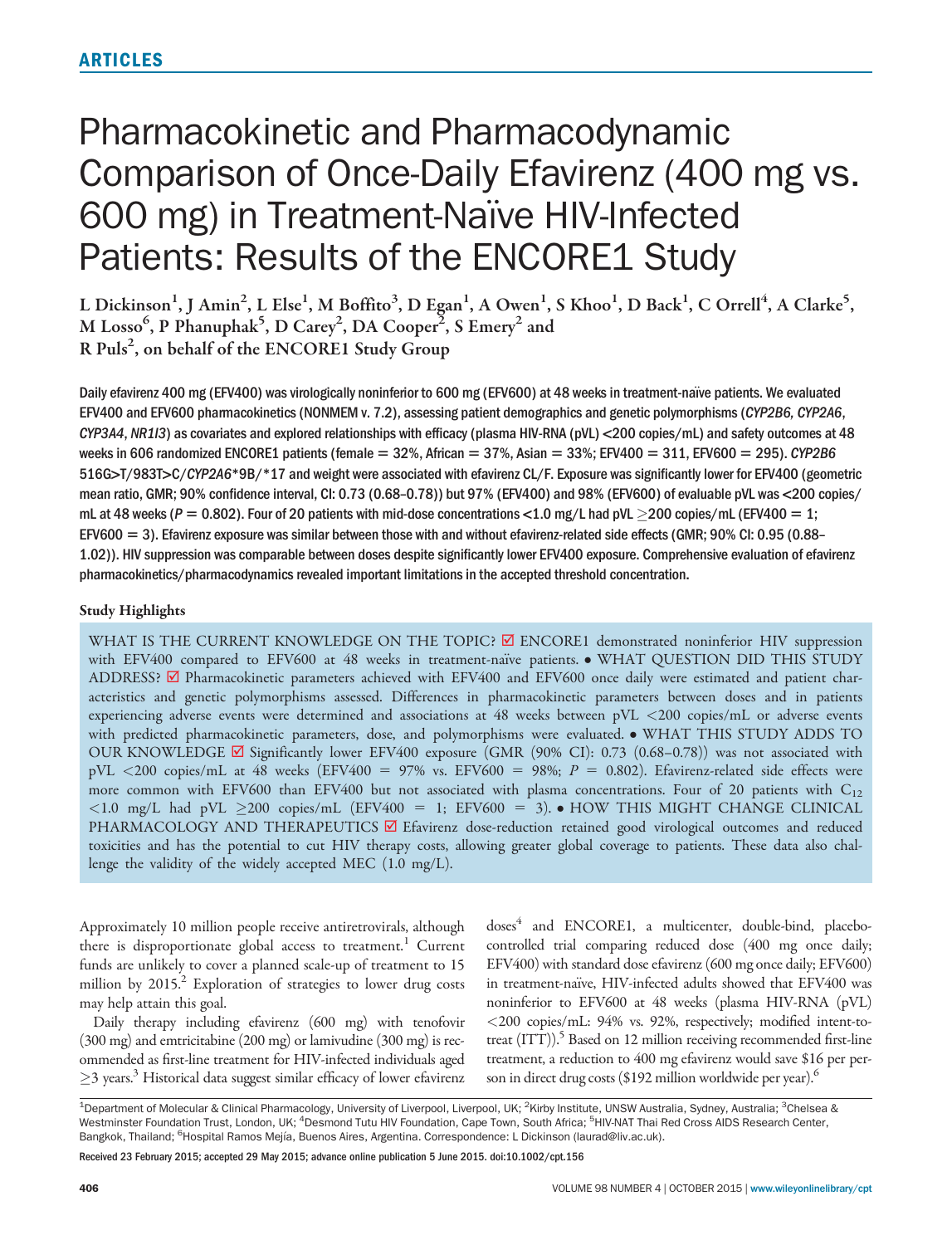

Figure 1 Flow diagram summarizing (a) the data included in the population PK model and (b) genetic data available for analysis. EFV: efavirenz; PK: pharmacokinetics; WK: week; LLQ: lower limit of qualification; ITT: intent to treat.

Various demographic and genetic factors impact efavirenz disposition.7–10 Plasma efavirenz concentrations were associated with HIV suppression and toxicity when dosed 600 mg once daily.<sup>11-13</sup> ENCORE1 provided an opportunity to examine such factors in a geographically and genetically diverse group of patients and to explore relationships between efficacy and safety outcomes with reduced dose efavirenz. We aimed to determine pharmacokinetic (PK) parameters of EFV400 and EFV600 and investigate the impact of patient characteristics and genetics by population PK modeling. Additionally, efavirenz PK/ pharmacodynamic (PD) relationships in patients enrolled in ENCORE1 at 48 weeks were assessed.

# RESULTS

# Patients and sampling

Of 630 patients included in the ENCORE1 ITT, $5$  concentrations ( $n = 1,543$ ) were available from 619 individuals (**Figure 1**). In total, 3% ( $n = 52$ ) of samples were excluded (no recorded time postdose, time postdose >30 hours, concentration below assay lower limit of quantification (LLQ) or combination thereof). Overall, 1,491 samples (median (range) 2 (1–9) per patient; 1–3 occasions per patient) from 606 patients randomized to EFV400 ( $n = 311, 51\%$ ) or EFV600 ( $n = 295, 49\%$ ) were included. Forty-six patients also participated in the intensive PK substudy (EFV400,  $n = 28$ ; EFV600,  $n = 18$ ) (Figure 1).

During the study, eight patients ( $n = 7$  included in the model) commenced rifampicin-containing tuberculosis (TB) therapy and switched to open-label efavirenz throughout this phase. Four patients received rifampicin at weeks 4 or 12 (random sampling): two in EFV400 (one received 600 mg both weeks; one received 800 mg at week 12) and two in EFV600 (one received 800 mg both weeks; one remained at 600 mg). Sensitivity analyses compared model-derived population parameters with and without patients on rifampicin; there were no differences in estimates and patients were retained in the analysis. Patient demographics and clinical characteristics are shown (Table 1).

# Genotyping

Blood samples for genotyping were available for 595 patients, 21 of whom were not included in the model (see Methods). Of 606 patients with PK data, 32 did not have a genotyping sample (Figure 1). Amplification failed in one, two, and four patients for CYP2B6 15582C>T and CYP3A4\*22, CYP2A6\*17 and CYP2A6\*9B, respectively. PK and genetics were available for  $n = 574$  for CYP2B6 516G>T, CYP2B6 983T>C, NR1I3 540C>T and NR1I3 1089T>C,  $n = 573$  for CYP2B6 15582C>T and CYP3A4\*22, and  $n = 572$  and  $n = 570$  for CYP2A6\*17 and CYP2A6\*9B, respectively (Figure 1). Genotype frequencies are summarized (Table 1); all were in Hardy–Weinberg equilibrium and this was also confirmed when stratified by ethnicity.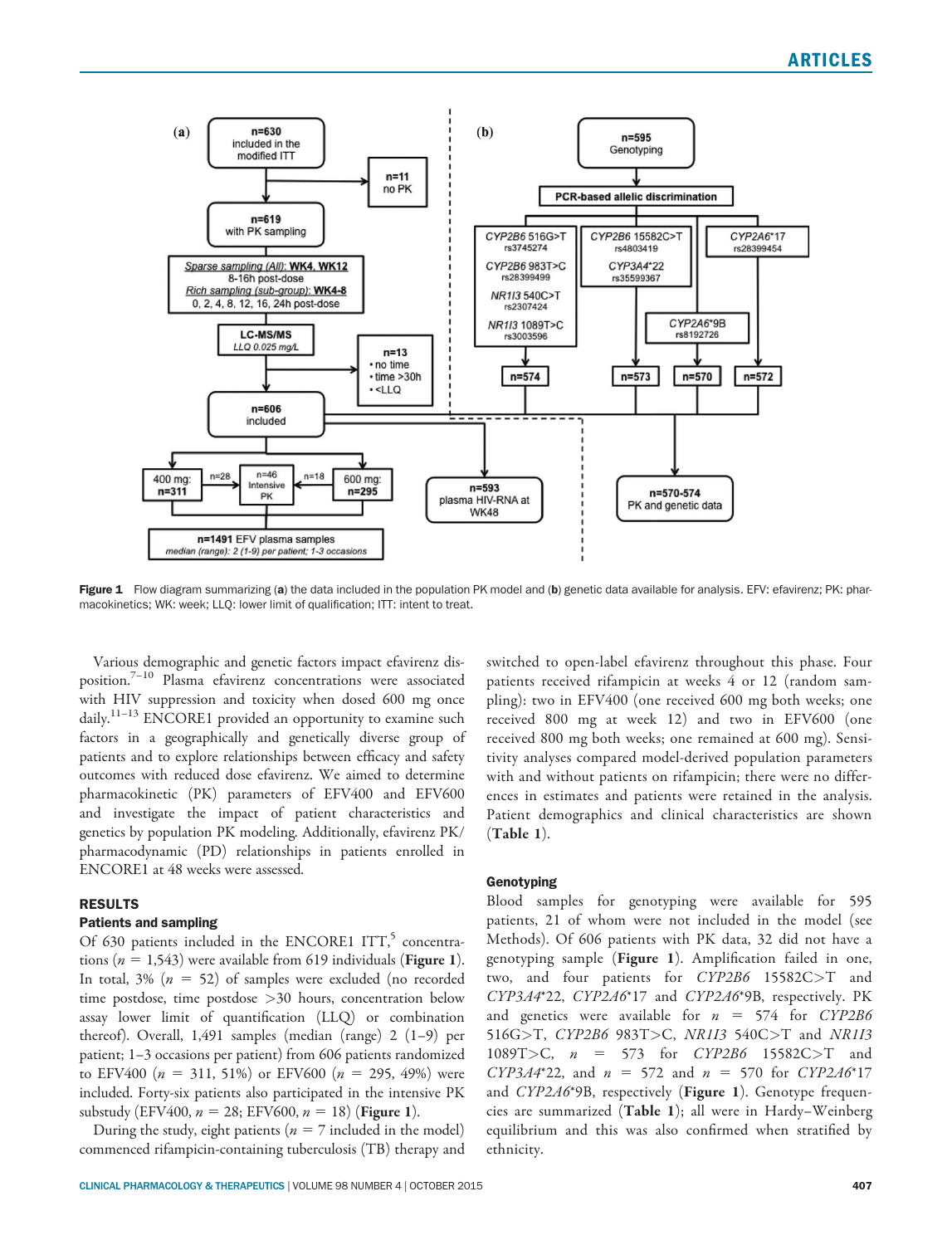Table 1 Clinical characteristics and demographics of patients included in the model ( $n = 606$ )

| Parameter                                            | Median (range) <sup>a</sup> |
|------------------------------------------------------|-----------------------------|
| Female $(n$ $(\%)$                                   | 191 (32)                    |
| Age (years)                                          | $35(18-69)$                 |
| Weight (kg)                                          | 65 (39-148)                 |
| Height (m)                                           | $1.68(1.44 - 1.90)$         |
| BMI ( $\text{kg/m}^2$ )                              | $23(15 - 50)$               |
| FFM (kg)                                             | 87 (41-206)                 |
| CrCL (ml/min)                                        | 113 (54-264)                |
| $CD4+T$ cell count (cells/mm <sup>3</sup> )          | 270 (40-679)                |
| HIV-RNA at week 0 (copies/mL)                        | 56803 (162-10000000)        |
| HIV-RNA <200 copies/mL<br>at 48 weeks $^{b}$ (n (%)) | 577 (97)                    |
| Randomised dose (n (%))                              |                             |
| 400 mg efavirenz once daily                          | 311(51)                     |
| 600 mg efavirenz once daily                          | 295 (49)                    |
| Ethnicity $(n \, (\%)$                               |                             |
| Aboriginal and Torres<br>Strait Islander (ATSI)      | 1(0.2)                      |
| African                                              | 226 (37)                    |
| Asian                                                | 201(33)                     |
| Caucasian                                            | 76 (13)                     |
| Hispanic                                             | 102 (17)                    |
| CYP2B6 516G>T° (n (%))                               |                             |
| GG                                                   | 253 (44)                    |
| GT                                                   | 262 (46)                    |
| <b>TT</b>                                            | 59(10)                      |
| CYP2B6 983T>C° (n (%))                               |                             |
| TT                                                   | 535 (93)                    |
| ТC                                                   | 36(6.0)                     |
| CC                                                   | 3(0.5)                      |
| CYP2B6 15582C>T <sup>d</sup> (n (%))                 |                             |
| CС                                                   | 320 (56)                    |
| <b>CT</b>                                            | 222 (39)                    |
| TT                                                   | 31(5.0)                     |
| CYP2A6 *9B <sup>e</sup> (n (%))                      |                             |
| CC                                                   | 466 (82)                    |
| CA                                                   | 90(16)                      |
| AA                                                   | 14(3.0)                     |
| CYP2A6 *17 <sup>f</sup> (n (%))                      |                             |
| CС                                                   | 514 (90)                    |
| CT                                                   | 55(10)                      |

Table 1 Continued in next column

#### Table 1 Continued

| Parameter                          | Median (range) <sup>a</sup> |
|------------------------------------|-----------------------------|
| TT                                 | 3(0.5)                      |
| CYP3A4 *22 <sup>d</sup> (n (%))    |                             |
| GG                                 | 545 (95)                    |
| GA                                 | 28(5.0)                     |
| AA                                 | 0(0.0)                      |
| NR1I3 540C>T <sup>c</sup> (n (%))  |                             |
| CC                                 | 285 (50)                    |
| <b>CT</b>                          | 205 (36)                    |
| <b>TT</b>                          | 84 (15)                     |
| NR1I3 1089T>C <sup>c</sup> (n (%)) |                             |
| TT                                 | 153(27)                     |
| TC                                 | 277 (48)                    |
| CC                                 | 144 (25)                    |
|                                    |                             |

BMI: body mass index; FFM: fat free mass; CrCL: creatinine clearance. <sup>a</sup>Unless stated otherwise.  $^{\text{b}}n = 593$  available viral load measurements at week 48  $(13/606 \text{ missing})$ .  ${}^c n = 574$ ;  ${}^d n = 573$ ;  ${}^e n = 570$ ;  ${}^f n = 572$ .

#### PK modeling

Efavirenz plasma concentrations over time are shown (Figure 2). A one-compartment model with first-order absorption best described the data, parameterized by apparent oral clearance (CL/F), apparent volume of distribution (V/F), and absorption rate constant  $(k_a)$ . Given the lack of absorption phase samples,  $k_a$ was fixed to a literature value  $(0.6h^{-1})$ .<sup>14</sup> Interindividual (IIV) and interoccasion variability (IOV) were estimated on CL/F and residual error described by a proportional model.

Following univariate analysis, CYP2B6 516G>T, CYP2B6 983T>C, and CYP2B6 15582C>T genotypes were significantly associated with CL/F (Supplementary Table 1). Weight and fat-free mass (FFM) on CL/F and V/F produced a significant drop in objective function value (OFV); however, the change was greater for weight ( $\Delta$ OFV –67.7 vs. –44.0). Ethnicity (Asian and African separately vs. Caucasian and Hispanic combined; CL/F decreased by  $\sim$ 5% in Hispanics compared to Caucasians and combining in the model did not affect OFV) and sex on CL/F were also significant. Neither NR1I3 nor CYP3A4\*22 single nucleotide polymorphisms (SNPs) improved model fit (Supplementary Table 1).

For multivariate analysis, inclusion of weight and CYP2B6 983T>C with CYP2B6 516G>T on CL/F was significant, but addition of ethnicity was not. Addition of CYP2A6\*9B/ CYP2A6\*17 composite genotype consisting of wildtype (CC/ CC) and carriers for either SNP or both (CC/CT or TT, CA or AA/CC, CA or AA/CT or TT; combined as such due to lower numbers for the variants) to CYP2B6 516G>T/ 983C>T composite genotype (GG/TT, GG/TC or CC, GT/ TT, GT/TC or CC, TT/TT) produced a greater change in OFV than addition of CYP2B6 15582C>T, so was added into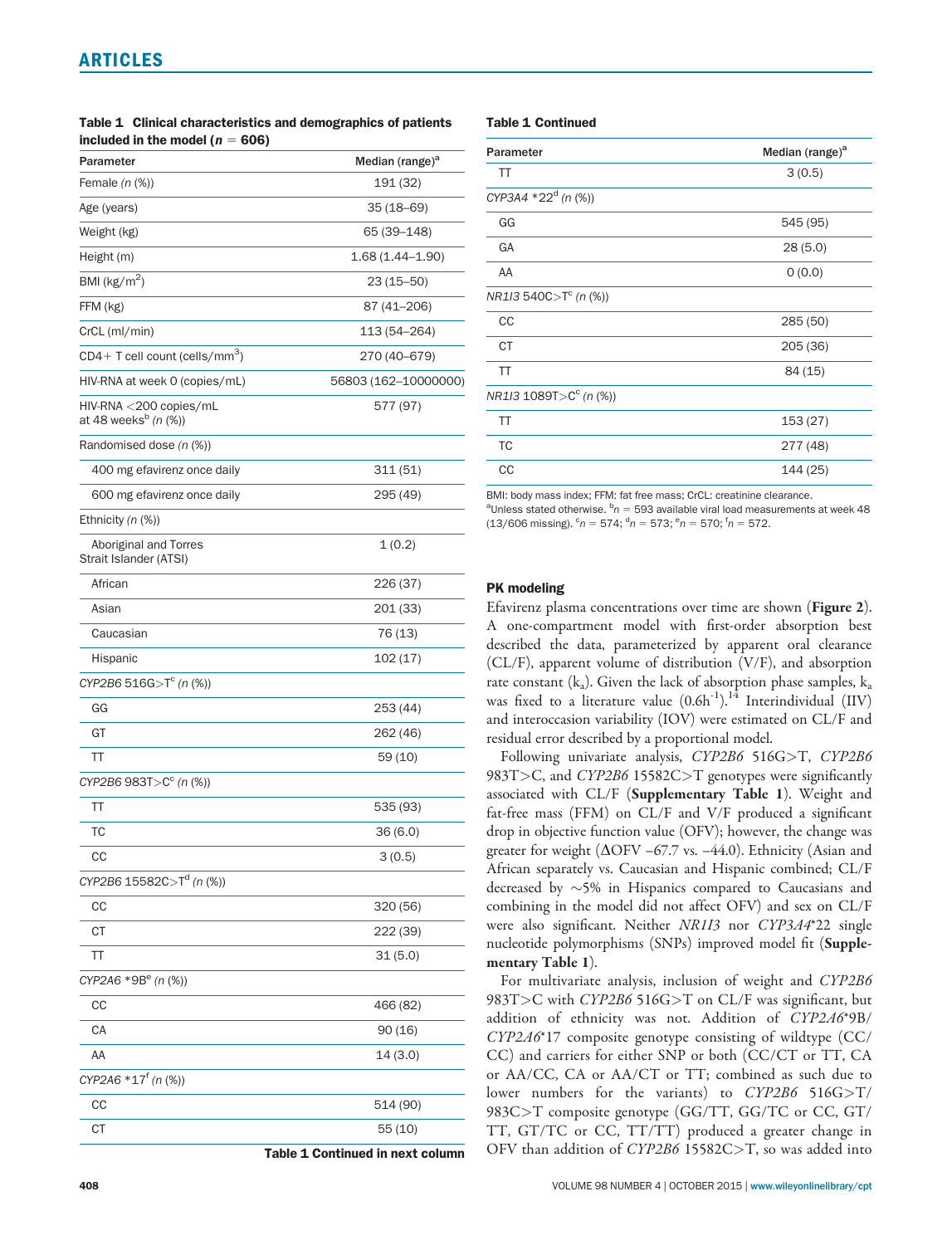

Figure 2 Efavirenz concentrations on a log-linear scale following 400 mg once daily (gray), 600 mg once daily (white), and 800 mg once daily (black) dosing ( $n = 1,491$  concentrations;  $n = 606$  patients). Black lines connect the points of the full pharmacokinetic profiles of those patients with intensive sampling included in the pharmacokinetic substudy ( $n = 46$ patients).

the model first. Addition of CYP2B6 15582C>T and sex did not improve the fit. Following backwards elimination, CYP2B6 516G>T/983T>C/CYP2A6\*9B/\*17 on CL/F and weight on CL/F and V/F were retained. For the composite genotype, those wildtype for both CYP2B6 SNPs with combinations of CYP2A6\*9B/\*17 were used as the reference genotype due to no change in CL/F between groups and given that the impact of CYP2A6 is more prominent in those without fully functional  $CYP2B6^{14}$  (GG/TT/CC/CC, GG/TT/CC/CT or TT, GG/ TT/CA or AA/CC, GG/TT/CA or AA/CT or TT); this did not significantly affect estimates. Overall, there were 16 genotype groups (Supplementary Table 1). IIV CL/F was decreased 15% by the addition of covariates, with the reduction largely from inclusion of  $CYP2B6$  516G>T ( $\downarrow$ 9.5%) and  $CYP2B6$  $983T>C$  ( $\downarrow$ 3.5%). Grouping patients as extensive, intermediate, or slow metabolizers (see Methods) after the final model was obtained or as a final step of the modeling process did not influence the individual parameter estimates.

Final model parameters and diagnostic plots are shown (Supplementary Table 2 and Supplementary Figure 1, respectively). Compared to reference genotypes (11.9 L/h), efavirenz CL/F decreased by 4.5%–82%, depending on genotype group with typical population CL/F between 2.2 and 11.4 L/h for an individual weighing 70 kg (Supplementary Table 2).

Based on 1,000 simulated patients (51% EFV400) with the same distribution of bodyweights and CYP2B6/CYP2A6 genotypes as the original dataset and three sampling occasions per patient, 90% of observed concentrations were within the prediction interval. Stratified for dose, 90% and 91% of concentrations were within the prediction interval for EFV400 and EFV600, respectively, indicative of an adequate model (Supplementary Figure 2).

# Secondary PK parameters

Efavirenz area under the concentration–time curve over 24 hours  $(AUC_{0-24})$ , maximum concentration  $(C_{max})$ , trough concentration 24 hours postdose  $(C_{24})$ , and concentration 12 hours postdose representing the mid-dose interval concentration  $(C_{12})$  were significantly lower for EFV400 (Table 2). PK parameters are summarized, stratified by dose and metabolizer status (extensive, intermediate, and slow; Table 3). The proportion of patients with C<sub>12</sub> below the recommended minimum effective concentration (MEC) of 1.0 mg/ $L^{12}$  for each group was similar between doses  $(P = 0.09, 1.00, 1.00,$  respectively; Fisher's Exact test); moreover, the number of patients with  $C_{12}$ <MEC was low (*n* = 20). There was overlap in concentrations between groups but generally followed the trend of slow  $>$  intermediate  $>$  extensive (Figure 3).

#### PK-PD analysis

At screening, 231 patients had pVL >100,000 copies/mL and 375 had pVL  $\leq$ 100,000 copies/mL. At 48 weeks, 2% (n = 13) were missing and 577/593 patients (97%; 97% EFV400, 98% EFV600) had pVL <200 copies/mL and 3% ( $n = 16$ ) had pVL ≥200 copies/mL.

Following univariate analysis, no categorical variables (dose, composite genotype, individual SNPs, screening pVL strata) were found to have significant relationships with pVL <200 copies/ mL at 48 weeks (Supplementary Table 3). Following univariate logistic regression of PK parameters, mean individual predicted efavirenz logCL/F (odds ratio (OR) (95% CI): 0.037 (0.005– 0.303),  $P = 0.002$ ), logAUC<sub>0–24</sub> (OR (95% CI): 17.56 (1.61– 192.95),  $P = 0.019$ ),  $logC_{24}$  (OR (95% CI): 7.53 (2.04–27.75),  $P = 0.002$ ), and  $logC_{12}$  (OR (95% CI): 21.01 (2.94-150.11),  $P = 0.002$ ) were associated with pVL <200 copies/mL at 48 weeks, although confidence intervals (CIs) were generally wide.

Proportions of patients with pVL  $\geq$ 200 copies/mL at 48 weeks stratified by metabolizer status was similar between doses  $(P = 0.604, 0.172, 1.00,$  respectively; Fisher's Exact test, Table 3; Figure 3).

Table 2 Geometric mean (90% CI) of mean individual predicted PK parameters for 400 mg and 600 mg efavirenz

| Parameter                     | 400 mg EFV          | 600 mg EFV          | GMR $(90\% \text{ Cl})^a$ |
|-------------------------------|---------------------|---------------------|---------------------------|
| $AUC_{0.24}$ (mg $\cdot$ h/L) | 49.2 (47.0–51.5)    | 67.2 (63.8–70.9)    | $0.73(0.68 - 0.78)$       |
| $C_{\text{max}}$ (mg/L)       | $2.52(2.42 - 2.62)$ | $3.66(3.51 - 3.81)$ | $0.69(0.65 - 0.73)$       |
| $C_{24}$ (mg/L)               | $1.40(1.32 - 1.49)$ | $1.82(1.68 - 1.97)$ | $0.77(0.70-0.85)$         |
| $C_{12}$ (mg/L)               | $2.10(2.01 - 2.20)$ | $2.85(2.70-3.0)$    | $0.74(0.69 - 0.79)$       |

Differences in parameters were assessed by geometric mean ratios (GMR) and 90% CI ( $n = 605$ ).

 ${}^a$ Efavirenz 400 mg/efavirenz 600 mg. EFV, efavirenz; CI, confidence interval; AUC<sub>0-24</sub>, area under the concentration-time curve over 24 hour interval; C<sub>max</sub>, maximum concentration;  $C_{24}$ , trough concentration, 24 hours postdose;  $C_{12}$ , concentration 12 hours postdose representing the mid-dose interval.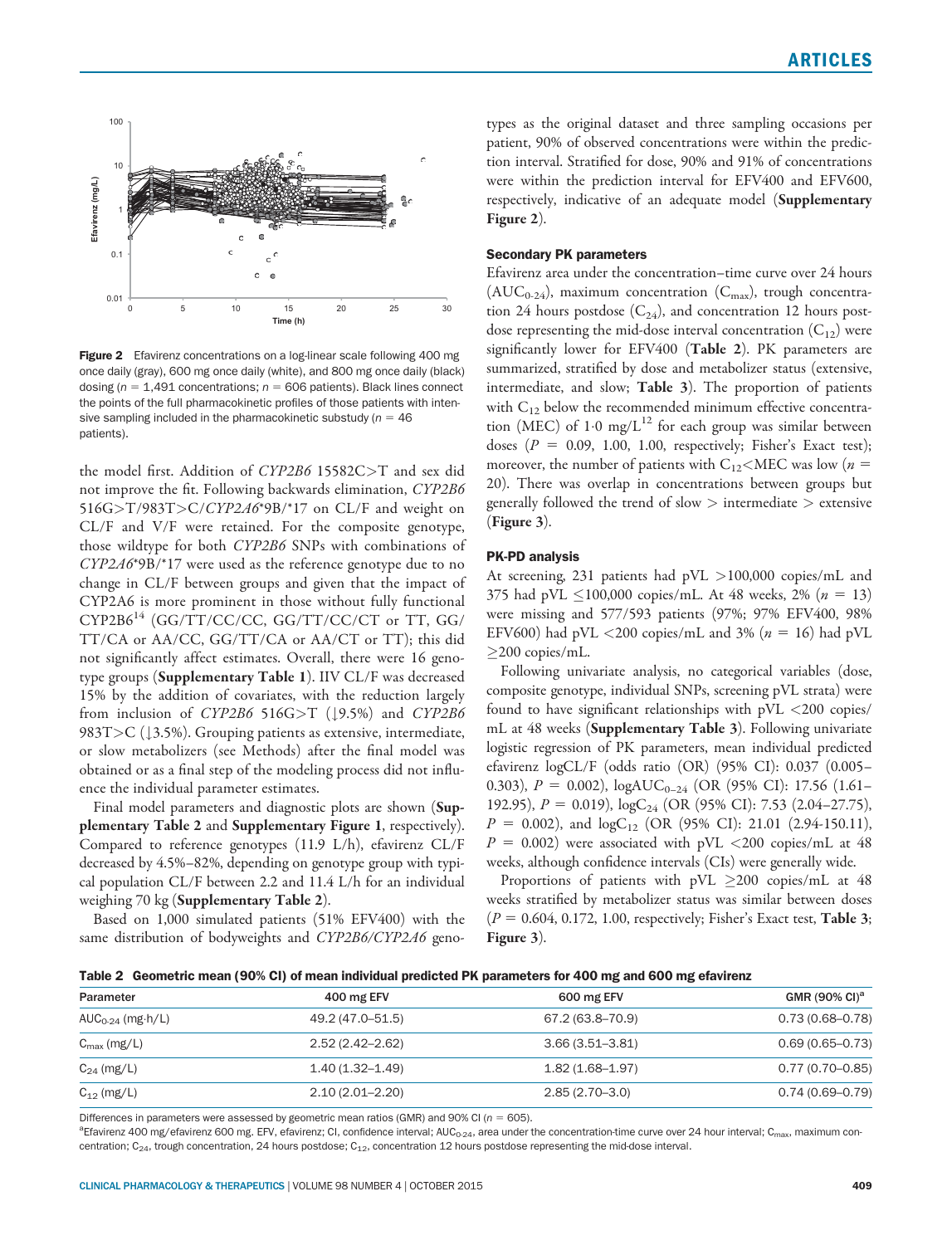|                                                                                                                                                                                                                                                                                                                                                                                                               |                                       | Efavirenz 400 mg once daily |                           |                                                                                                                                                                          | Efavirenz 600 mg once daily |                           |
|---------------------------------------------------------------------------------------------------------------------------------------------------------------------------------------------------------------------------------------------------------------------------------------------------------------------------------------------------------------------------------------------------------------|---------------------------------------|-----------------------------|---------------------------|--------------------------------------------------------------------------------------------------------------------------------------------------------------------------|-----------------------------|---------------------------|
|                                                                                                                                                                                                                                                                                                                                                                                                               | Extensive                             | Intermediate                | $(n = 48)$                | Extensive                                                                                                                                                                | Intermediate                | $(n = 39)$                |
|                                                                                                                                                                                                                                                                                                                                                                                                               | $(n = 119)$                           | $(n = 128)$                 | Slow                      | $(n = 107)$                                                                                                                                                              | $(n = 127)$                 | Slow                      |
| CL/F(L/h)                                                                                                                                                                                                                                                                                                                                                                                                     | 10.7 (4.69-25.6)                      | $8.05(2.14 - 27.3)$         | $4.12(1.45 - 45.9)$       | $12.4(5.11 - 69.7)$                                                                                                                                                      | $8.93(2.98 - 65.4)$         | $3.55(1.69 - 58.2)$       |
| CV (%)                                                                                                                                                                                                                                                                                                                                                                                                        | က္က                                   | 37                          | 124                       | 55                                                                                                                                                                       | $\mathcal{S}^{\mathcal{S}}$ | 155                       |
| AUC <sub>0-24</sub> (mg·h/L)                                                                                                                                                                                                                                                                                                                                                                                  | $37.6(17.6 - 85.4)$                   | 49.9 (14.8-187)             | $97.5(20.7 - 285)$        | 49.2 (8.61-117)                                                                                                                                                          | $67.6(12.4 - 202)$          | $171(19.2 - 359)$         |
| CV (%)                                                                                                                                                                                                                                                                                                                                                                                                        | $\frac{3}{2}$                         | 37                          | 49                        | 34                                                                                                                                                                       | 88                          | 47                        |
| $T_{\text{max}}(h)$                                                                                                                                                                                                                                                                                                                                                                                           | $3.98(3.35 - 4.22)$                   | $4.08(3.28 - 4.32)$         | $4.27(3.11 - 4.39)$       | $3.93(2.23 - 4.23)$                                                                                                                                                      | $4.04(2.64 - 4.32)$         | $4.27(2.74 - 4.38)$       |
| CV (%)                                                                                                                                                                                                                                                                                                                                                                                                        | 5.5<br>3.                             | 3.4                         |                           | ვ<br>დ                                                                                                                                                                   | 4.4                         | 71                        |
| $C_{\text{max}}$ (mg/L)<br>CV $\binom{96}{2}$                                                                                                                                                                                                                                                                                                                                                                 | $1.97(0.95 - 4.14)$<br>28             | $2.51(1.10 - 8.34)$<br>32   | $4.38(1.38 - 12.2)$<br>45 | $2.80(1.53 - 5.79)$                                                                                                                                                      | $3.71(1.69 - 9.03)$<br>32   | $7.80(1.75 - 15.6)$<br>42 |
| $C_{24}$ (mg/L)                                                                                                                                                                                                                                                                                                                                                                                               | $0.970(0.305 - 2.79)$                 | $.46(0.169 - 7.00)$         | $3.54(0.341 - 11.3)$      | $1.28(0.00247 - 3.94)$                                                                                                                                                   | $1.94(0.0789 - 7.55)$       | $6.24(0.243 - 14.1)$      |
| CV(%)                                                                                                                                                                                                                                                                                                                                                                                                         | 44                                    | 48                          | 99                        | 47                                                                                                                                                                       | 51                          | 52                        |
| $C_{12}$ (mg/L)<br>CV (%)                                                                                                                                                                                                                                                                                                                                                                                     | $1.60(0.734 - 3.65)$<br>$\frac{2}{3}$ | $2.14(0.579 - 7.89)$<br>37  | 4.13 (0.845-12.0)         | $2.11(0.119 - 5.02)$<br>35                                                                                                                                               | $2.90(0.377 - 8.52)$<br>38  | 7.25 (0.684-15.09)        |
| Half-life (h)                                                                                                                                                                                                                                                                                                                                                                                                 | $17.5(7.71 - 37.0)$                   | 22.8 (6.09-69.1)            | 48.0 (8.78-152)           | $15.9(2.13 - 40.4)$                                                                                                                                                      | 20.5 (3.70-68.6)            | 49.4 (4.92-125)           |
| CV (%)                                                                                                                                                                                                                                                                                                                                                                                                        | ವ                                     | 86                          | 49                        | 34                                                                                                                                                                       | 99                          | 46                        |
| $C_{12}$ < 1.0 mg/ L (n (%))                                                                                                                                                                                                                                                                                                                                                                                  | 10(8.4)                               | 2(1.6)                      | 2(4.2)                    | 3(2.8)                                                                                                                                                                   | (0.79)                      | 2(5.1)                    |
| VL≥200 copies/mL (n (%)) <sup>b</sup>                                                                                                                                                                                                                                                                                                                                                                         | 1(0.85)                               | 6(4.8)                      | 2(4.3)                    | (1.9)                                                                                                                                                                    | 2(1.6)                      | 2(5.6)                    |
| the 24-hour dosing interval; T <sub>max</sub> , time of maximum concentration; C <sub>rax</sub> , maximum concentration, C <sub>44</sub> , trough concentration, 24 hours postdose part allours postdose representing the mid-dose interval; CV<br>$37/605$ with missing composite genotype ( $n = 15$ 400 mg EFV; $n = 22$<br>coefficient of variation; VL, viral load.<br>Data presented as median (range). |                                       |                             |                           | 600 mg EFV). <sup>b</sup> 555/568 patients with a viral load at 48 weeks (n = 13 missing). CL/F, apparent oral clearance; AUC <sub>024</sub> , area under the curve over |                             |                           |

Table 3 Mean individual predicted PK parameters stratified by dose and composite CYP2B6 516G>T/983T>C/CYP2A6\*9B/\*17 genotype (defined as extensive, intermedi-Table 3 Mean individual predicted PK parameters stratified by dose and composite CYP2B6 516G>T/983T>C/CYP2A6\*9B/\*17 genotype (defined as extensive, intermediate, slow) predicted by the final model  $(n = 568$  patients)<sup>a</sup> ate, slow) predicted by the final model ( $n=568$  patients)<sup>a</sup>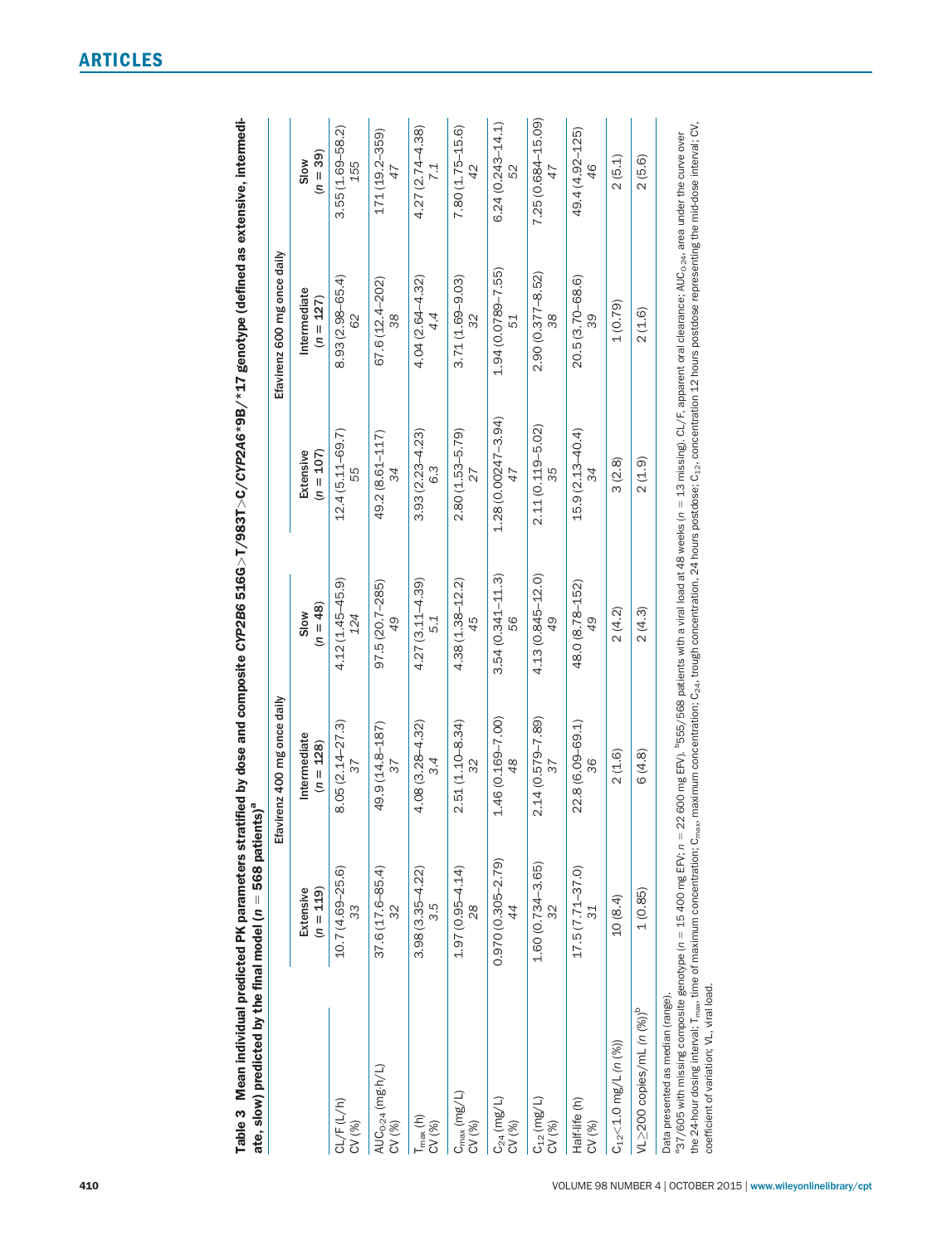

Figure 3 Mean individual predicted efavirenz concentrations at 12 hours postdose  $(C_{12})$  on a log scale stratified for metabolizer status (extensive, intermediate, slow) and dose (400 and 600 mg once daily;  $n = 295$  and  $n = 273$ , respectively). The black dashed line illustrates the recommended minimum effective concentration for efavirenz (MEC) of 1.0 mg/L. Each point represents an individual patient and the solid black line the median concentrations. Numbers of patients with C<sub>12</sub> below the MEC or with detectable or missing viral load at 48 weeks are shown. C<sub>12</sub>: concentration 12 hours post-dose representing the mid-dose interval concentration; VL: viral load.

Of 14 and six patients with  $C_{12}$ <MEC for EFV400 and EFV600, one and three had pVL  $\geq$ 200 copies/mL at 48 weeks, respectively (Figure 3). Composite CYP2B6 516G>T/983T>C/ CYP2A6\*9B/\*17 genotype was TT/TT/CC/CC (slow), GG/TT/ CC/CC (extensive), GT/TT/CC/CC (intermediate), and GG/ TC or CC/CA or AA/CC (slow), respectively, for these four patients. The ranges of  $C_{12}$  stratified by metabolizer status of the nine (EFV400) and seven patients (EFV600) with pVL  $\geq$ 200 copies/mL at 48 weeks ( $n = 16$  total) were: EFV400: 1.31 mg/L (extensive,  $n = 1$ ), 1.45–2.90 mg/L (intermediate,  $n = 6$ ), 0.85 mg/L and 2.99 mg/L (slow,  $n = 2$ ); EFV600: 0.12 mg/L and 1.60 mg/L (extensive,  $n = 2$ ), 0.37 mg/L and 3.02 mg/L (intermediate,  $n = 2$ ), 0.68 mg/L and 8.15 mg/L (slow,  $n = 2$ ), and 6.24 mg/L (missing,  $n = 1$ ).

#### Treatment discontinuation and adverse events

Overall, 42/606 (7%) discontinued therapy during the 48 weeks (median (range) 15 weeks (0.1–49)). Seven percent had severe adverse events and 65% and 48% experienced efavirenz-related and CNS adverse events, respectively. Significantly more patients administered EFV600 had efavirenz-related (70% vs. 61%;  $P =$ 

0.017) and CNS events (52% vs. 44%;  $P = 0.042$ ), compared to EFV400 (Pearson's chi-square).

Predicted PK parameters were not significantly different between those who did and did not discontinue efavirenz or had adverse events (Table 4). After adjusting for age, sex, and dose and stratifying by country, those with CYP2B6 516TT and CYP2A6\*9B heterozygote or homozygous variant allele (CA or AA) were at increased risk of discontinuation (HR (95% CI): 2.81 (1.12–7.06);  $P = 0.028$  and 2.14 (1.05–4.35);  $P = 0.035$ , respectively). EFV600 was independently associated with 24% increased risk of efavirenz-related side effects when adjusted for age and sex and stratified by country (HR (95% CI): 1.24 (1.01– 1.53);  $P = 0.039$ ).

# **DISCUSSION**

Efavirenz dose was not associated with virological response at 48 weeks despite significantly lower exposure with EFV400. Predicted C<sub>12</sub> was <1.0 mg/L (suggested MEC<sup>12</sup>) in 5% ( $n = 14$ ) and 2% ( $n = 6$ ) for EFV400 and EFV600, respectively, following 4–12 weeks of therapy. Of these patients, only one EFV400 and three EFV600 patients had detectable pVL at 48 weeks.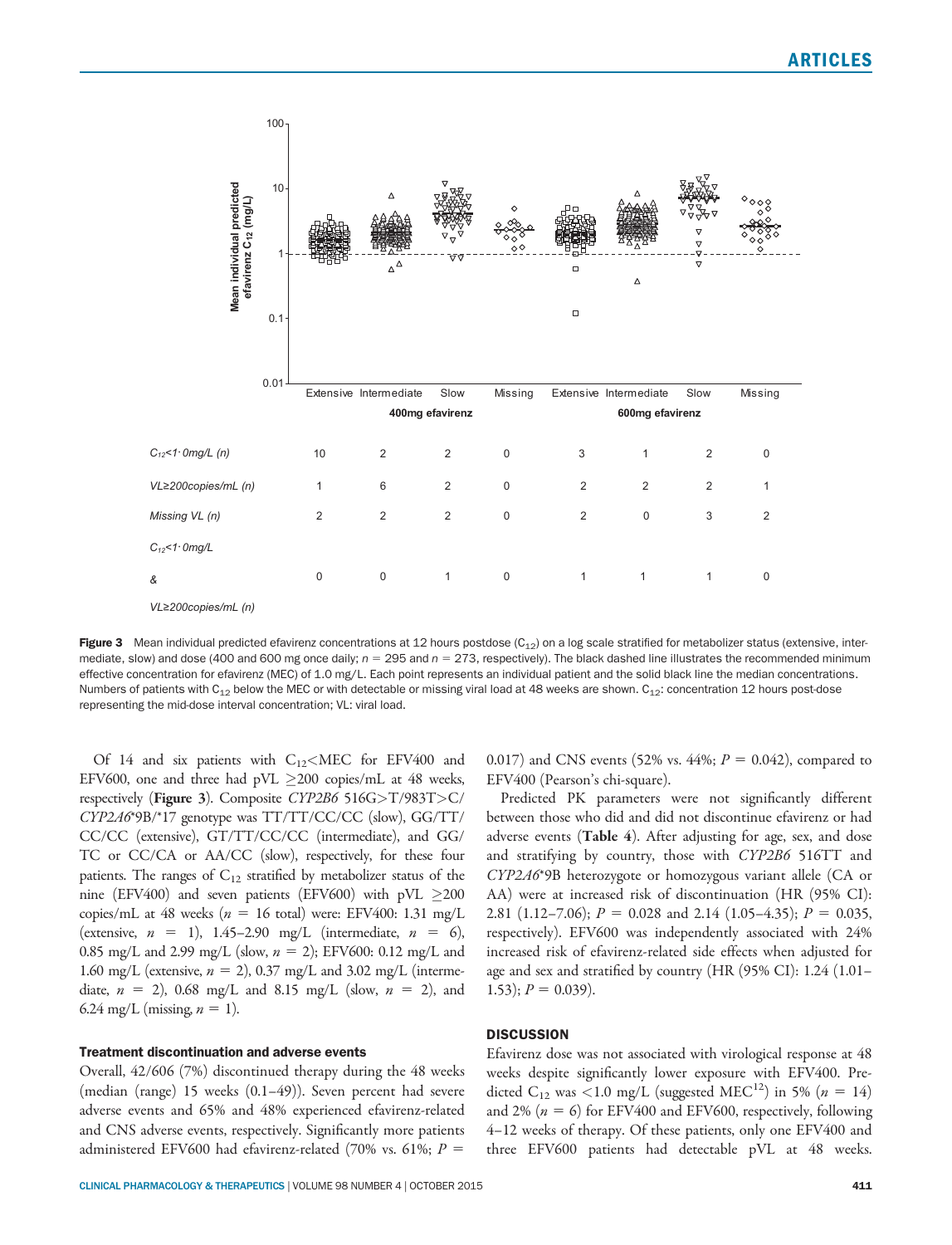|                  | GMR (90% CI) <sup>a</sup> |                                 |                       |                          |
|------------------|---------------------------|---------------------------------|-----------------------|--------------------------|
| Parameter        | <b>Discontinuation</b>    | Efavirenz-related adverse event | Serious adverse event | <b>CNS adverse event</b> |
| $AUC_{0.24}$     | $0.90(0.78 - 1.04)$       | $0.95(0.88 - 1.02)$             | $0.97(0.84 - 1.12)$   | $0.97(0.90-1.05)$        |
| $C_{\text{max}}$ | $0.88(0.78 - 1.00)$       | $0.93(0.87 - 1.00)$             | $0.99(0.87 - 1.12)$   | $0.96(0.90 - 1.02)$      |
| $C_{24}$         | $0.94(0.77 - 1.14)$       | $0.96(0.87 - 1.07)$             | $0.93(0.76 - 1.14)$   | $1.00(0.90 - 1.10)$      |
| $C_{12}$         | $0.90(0.78 - 1.05)$       | $0.95(0.88 - 1.03)$             | $0.96(0.83 - 1.12)$   | $0.98(0.91 - 1.05)$      |

# Table 4 Differences in mean individual predicted PK parameters for toxicity endpoints, assessed by calculation of geometric mean ratios (GMR) and 90% CI ( $n = 606$ ).

 $a_{\text{Did}}$  not have the event/had the event. CI, confidence interval; AUC<sub>0-24</sub>, area under the concentration-time curve over 24-hour interval; C<sub>max</sub>, maximum concentration;  $C_{24}$ , trough concentration, 24 hours postdose;  $C_{12}$ , concentration 12 hours postdose representing the mid-dose interval.

Moreover, patients randomized to EFV400 experienced significantly fewer efavirenz-related adverse events.

The impact of CYP2B6 516G>T and 983T>C on efavirenz PK have been well documented in different populations<sup>8-10,13,15</sup> and replicated in ENCORE1. CYP2A6 polymorphisms including  $CYP2A6*9B$  and/or  $*17$  carriers<sup>8,16</sup> have been associated with higher efavirenz concentrations, particularly in those with impaired CYP2B6 function. Composite CYP2B6 516G>T/983T>C/CYP2A6\*9B/\*17 genotype and bodyweight were significantly associated with efavirenz CL/F in ENCORE1. The model described the data well and parameters were within reported ranges.<sup>9,14,15</sup> Addition of covariates reduced CL/F variability by 15%. The patient population was diverse and although 58% of variability remained unexplained (37% and 21%; IIV and IOV, respectively), it could be attributed to covariates not captured in the study, e.g., unidentified host genetic factors and potentially variable adherence.

Lower efavirenz concentrations have been associated with NR1I3 540C>T and NR1I3 1089T>C carriers (TT, CC, respectively).7,17,18 Relationships between NRII3 540C>T or 1089T>C and CL/F was not confirmed in ENCORE1 patients.

The impact of CYP2B6 15582C>T SNP on efavirenz  $C_{24}$  in combination with CYP2B6 516G>T and 983T>C was recently described.<sup>19</sup> Patients wildtype for all three SNPs (CYP2B6 15582CC/516GG/983TT) had the lowest median efavirenz  $C_{24}$ , potentially placing them at risk of virological failure. Despite CYP2B6 15582C>T not meeting statistical criteria to remain in the ENCORE1 population PK model, *post-hoc* analysis was performed to estimate each patient's  $C_{24}$  based on  $\textit{CYP2B6}$ 15582C>T/516G>T/983T>C composite genotype as previously described.<sup>19</sup> Patients wildtype for all three SNPs had the lowest model-predicted median  $C_{24}$  and concentrations were lower for EFV400. No patients with this genotype had pVL $\geq$ 200 copies/mL at 48 weeks (Supplementary Figure 3). Given the small number of patients with pVL  $\geq$ 200 copies/mL, interpretation of this observation is limited.

Dose was not associated with pVL <200 copies/mL at 48 weeks, despite lower concentrations with EFV400. No relationships between genetic polymorphisms and viral suppression were observed. Patients were at higher risk of suppressing virus in association with increasing  $AUC_{0.24}$ ,  $C_{24}$ , and  $C_{12}$ , although the CIs were generally wide. Due to low numbers of detectable viral loads at 48 weeks, the models should be interpreted with caution.

A therapeutic range (1.0–4.0 mg/L) proposed in 2001 by Marzolini et al. ( $n = 130$  HIV-infected patients of unreported ethnicity) was adopted for efavirenz threshold concentrations. Seventy-six percent suppressed virus below 400 copies/mL; of those who failed therapy, 50% had a mid-dose interval concentration  $<$  1.0 mg/L.<sup>12</sup> Efavirenz cutoffs have not been reevaluated in a large, randomized, controlled trial, particularly in combination with more active therapies such as tenofovir and emtricitabine. ENCORE1 data strongly indicate that this putative MEC does not represent the efficacy cutoff for current efavirenz-based regimens. Indeed, of 16 patients with pVL  $\geq$ 200 copies/mL at 48 weeks (nine vs. seven for EFV400 and EFV600, respectively), only one and three individuals had predicted  $C_{12}$  <1.0 mg/L. Furthermore, Ugandan patients ( $n = 99$ ) receiving efavirenz with zidovudine/lamivudine also experienced a low number of failures ( $n = 6$ ; pVL  $\geq$ 40 copies/mL) that were not associated with plasma exposure.<sup>20</sup>

Limited failures in ENCORE1 meant robust reassessment of the 1.0 mg/L cutoff was not feasible; however, these data question the validity of this MEC. Self-reported adherence was recorded at weeks 4 and 48, and although the impact of adherence on clinical outcome cannot be assessed, patients with detectable viral load at 48 weeks ( $n = 16$ ) reported taking all or most of their medications (except therapy discontinuations) including four patients with  $C_{12}$  < 1.0 mg/L.

Efavirenz therapy is associated with early neuropsychiatric adverse events in over half of patients<sup>21,22</sup> that generally subside with time. Although relationships between CNS toxicity and efavirenz plasma concentrations have been observed,<sup>11,12,23,24</sup> no association was seen in ENCORE1. Despite this, the incidence of efavirenz-related and CNS adverse events was lower with EFV400. Furthermore, EFV600 was associated with higher risk of efavirenz-related adverse effects. Efavirenz and its 8-hydroxy (8OH) metabolite produced damage in rat neuronal cultures in vitro, with 8OH-efavirenz exhibiting toxicity 10-fold higher than the parent drug.<sup>25</sup> Although translating in vitro observations to clinical settings is difficult, these data suggest that patients with higher 8OH-efavirenz CNS concentrations (e.g., extensive metabolizers) could be more susceptible to CNS toxicities.<sup>21</sup> Alternatively, those without fully functional CYP2B6 could be at lower risk. In ENCORE1, CYP2B6 983T>C carriers (TC or CC) had 33% lower risk of CNS side effects compared to wildtype (TT), suggesting lower 8OH-efavirenz formation and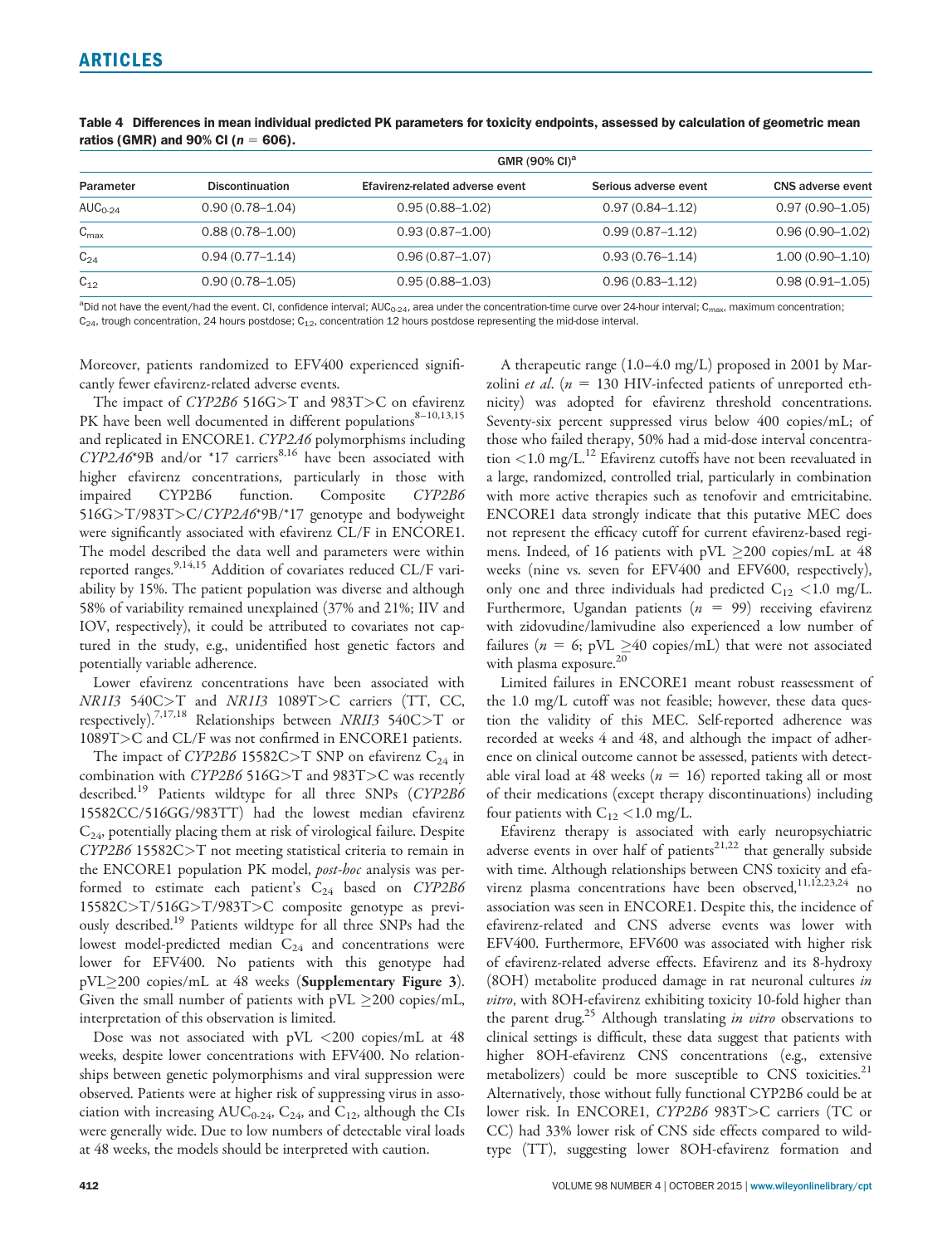CYP2B6 15582CT/TT had a higher risk (53%) (Supplementary Table 4).

Another ENCORE1 substudy ( $n = 28$ ) found concentrations of efavirenz and its metabolites were slightly lower in plasma and CSF for EFV400 and exposure within the two compartments were correlated and associated with CYP2B6 516G>T genotype.<sup>26</sup> Conversely, no relationships were observed between dose, plasma efavirenz, or 8OH-efavirenz or genotype with CSF 8OHefavirenz. Although the CSF substudy was small and exploratory, a potential connection was noted between CSF 8OH-efavirenz and patient-reported CNS symptoms by questionnaire<sup>26</sup> and most individuals achieved CSF 8OH-efavirenz concentrations greater than those responsible for neuronal damage in rat cultures.25,26 ENCORE1 contributes significantly to our understanding of efavirenz-induced toxicity, although the mechanisms remain to be fully elucidated.

Efavirenz discontinuation in ENCORE1 occurred at a rate consistent with previous reports.<sup>27-29</sup> Possession of CYP2B6 516G>T homozygous variant (TT) and CYP2A6\*9B heterozygous or homozygous variant alleles (CA or AA) but not dose were associated with higher risk of discontinuation. The relationship observed with CYP2B6 516TT agrees with Wyen et al., who evaluated risk factors for early discontinuation (<3 months).<sup>29</sup> Increased risk was also reported in patients with NR1I3 540CC; this was not seen in ENCORE1. EFV400 discontinuation was not associated with genotypes when analyzed separately (Supplementary Table 5).

Pharmacogenetic testing has been suggested to aid efavirenz dose optimization.<sup>30,31</sup> Genetic risk scores were used to predict early efavirenz discontinuation; individuals scoring 6 (CYP2B6 homozygous loss of function and loss of function in an accessory metabolic pathway of CYP2A6 or CYP3A4) had a higher risk of discontinuation compared to those with lower scores.<sup>32</sup> Although statistically significant and partially confirmed in ENCORE1, the number of patients scoring 6 was small  $(13/272)^{32}$  thus questioning the feasibility of translating this approach into a cost-effective, population-wide clinical tool, particularly in resource-limited settings. The data presented here indicate that pharmacogenetic analysis of known alleles is no more useful at predicting outcome, such as efficacy or discontinuation, for the efavirenz doses assessed (400 mg and 600 mg).

The antitubercular agent rifampicin is a cytochrome P450 enzyme inducer, markedly lowering concentrations of some antiretrovirals, potentially jeopardizing virological success.<sup>33</sup> Coadministration with efavirenz has generated conflicting data and a systematic review reported a time-dependent interaction between  $r$ ifampicin and efavirenz,  $34$  with efavirenz concentrations decreased in individuals receiving a single dose or  $\leq 8$  days of therapy, while PK parameters increased in those established on efavirenz.<sup>34</sup> Furthermore, the STRIDE study observed good virological control in coinfected patients on and off TB therapy including rifampicin.<sup>35</sup> Further PK-PD studies of efavirenz and rifampicin in coinfected populations are warranted.

Current WHO guidelines recommend efavirenz as first-line treatment during pregnancy<sup>3,36</sup>; PK-PD data of efavirenz during pregnancy and postpartum are sparse. A recent review concluded that pregnancy had little clinical impact on efavirenz PK, with good rates of viral suppression achieved in mothers at delivery.<sup>37</sup> However, others observed higher efavirenz CL/F and lower  $AUC_{0.24}$  and  $C_{\min}$  during pregnancy compared to postpartum.<sup>38</sup> When stratified by CYP2B6 516G>T, PK changes were markedly greater in wildtype patients (516GG). Impact on clinical outcome requires investigation.<sup>38</sup> Speculatively, these findings together with ENCORE1 outcomes suggest scope for dose reduction to 400 mg in HIV/TB coinfected and potentially pregnant patients. Transition to new recommendations would require careful prospective monitoring.

Although plasma efavirenz concentrations were reduced with EFV400 compared to EFV600, virus suppression was similar. Fewer adverse events with the reduced dose may improve quality of life. Genetic polymorphisms were associated with treatment discontinuation but the biological importance is uncertain. Furthermore, genetic testing is unlikely to be widely implemented, particularly in resource-limited settings and would be no more useful for EFV400 than EFV600. Antiretroviral costs pose a barrier to rollout of treatment to meet WHO targets. Reducing efavirenz dose to 400 mg could provide an economically viable solution, cutting costs and expanding access while maintaining good efficacy and reducing adverse events.

# METHODS

# **Patients**

ENCORE1 has been described.<sup>5</sup> Briefly, HIV-infected individuals  $\geq$ 16 years with pVL  $\geq$ 1,000 copies/mL and CD4 cell counts between 50– 500 cells/mm<sup>3</sup> without preexisting CDC AIDS-defining illnesses or active opportunistic infections and no prior exposure to antiretrovirals were eligible to participate in this randomized, double-blind, placebocontrolled trial. Patients were recruited from 13 countries (38 sites) across Africa, Asia, South America, Europe, and Oceania; ethical and regulatory approval and written informed consent were obtained.<sup>5</sup> Patients were randomized to receive daily EFV400 or EFV600 in combination with tenofovir/emtricitabine (Truvada, 300/200 mg once daily). After randomization, patients requiring treatment with rifampicin for TB were switched to open-label efavirenz 600 mg (or 800 mg) once daily, then returned to randomized efavirenz on completion of rifampicin.

Random, single blood samples were drawn from all patients at weeks 4 and 12 (between 8–16 hours postdose). Intensive sampling was also undertaken in a subgroup (from Argentina, South Africa, Thailand, United Kingdom) between weeks 4 and 8 at predose (0 hour), 2, 4, 8, 12, 16, and 24 hours postdose. Plasma efavirenz concentrations were determined by a fully validated high-performance liquid chromatography tandem mass spectrometry (HPLC-MS/MS) method with LLQ and upper limit of quantification (ULQ) of 0.025 and l0.0 mg/L, respectively.<sup>3</sup>

# Genotyping

Total genomic DNA was extracted from patient blood using the QI Amp DNA mini kit (Qiagen, West Sussex, UK) according to the manufacturer's instructions. Samples were quantified and normalized to 20 ng/lL. Genotyping for SNPs previously associated with efavirenz PK  $(CYP2B6 \quad 516 \quad G>T \quad (rs3745274),$ <sup>8,9,13,15</sup>  $CYP2B6 \quad 983 \quad T>C$  $\text{(rs28399499)}$ ,<sup>10</sup> CYP2B6 15582C>T (rs4803419),<sup>19</sup> CYP2A6\*9B  $($ rs8192726), $^{8}$  CYP2A6\*17 (rs28399454), $^{8}$  CYP3A4\*22 (rs35599367), $^{40}$  $NR113$   $(CAR)$  540C>T  $(rs2307424)^7$  and  $NR113$  1089T>C  $(rs3003596)^{18})$  was performed using real-time polymerase chain reaction (PCR) allelic discrimination assays (C\_7817765\_60, C\_60732328\_20, C\_7817764\_10, C\_29560333\_20, C\_34816076\_20, C\_59013445\_10,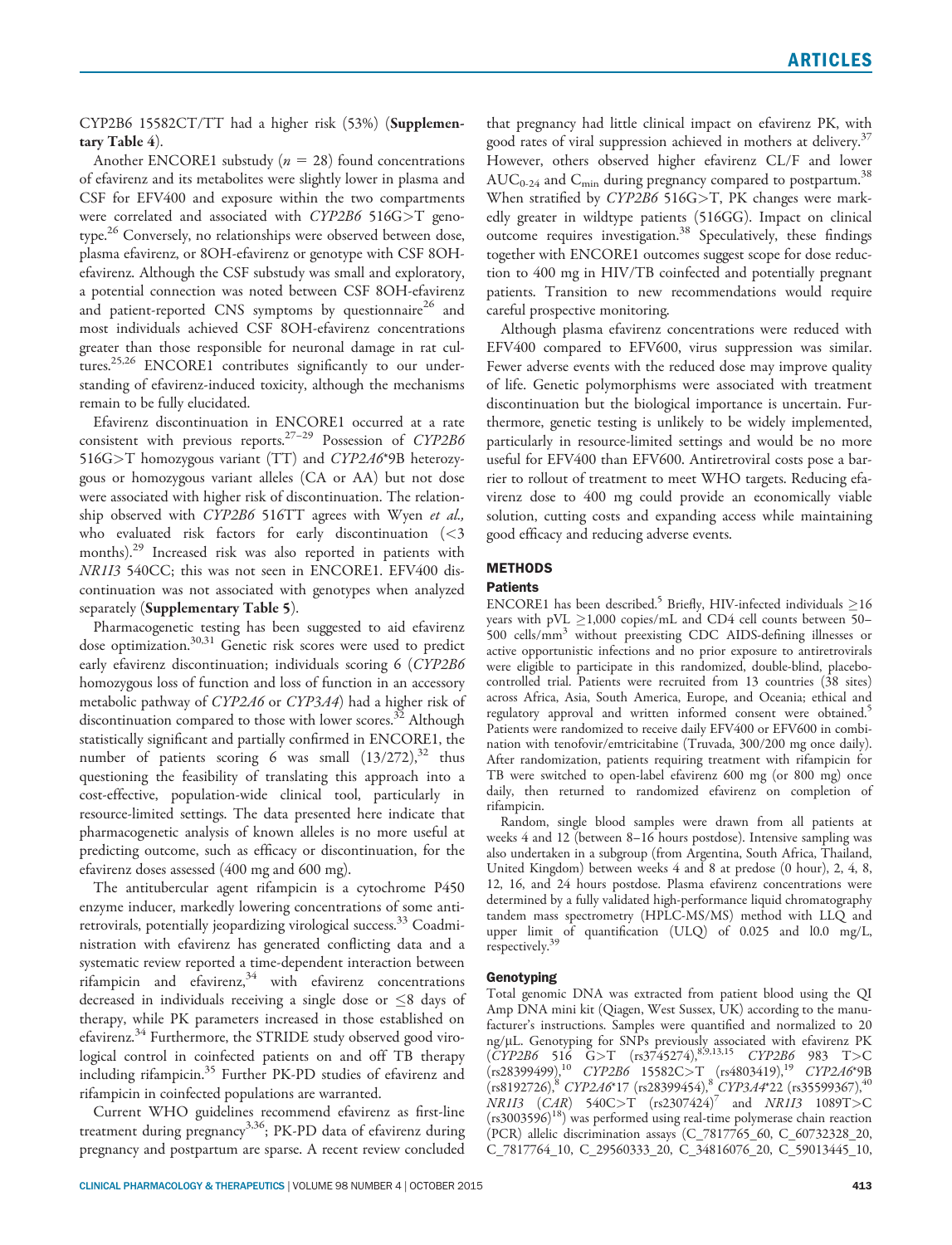C\_25746794\_20, and C\_16194070\_10, respectively; Applied Biosystems, Foster City, CA) as previously described.<sup>17,40</sup>

#### PK modeling

Nonlinear mixed effects modeling (NONMEM v. 7.2, ICON Development Solutions, Ellicott City, MD) was applied to the data<sup>41</sup> with initial parameter estimates taken from the literature.<sup>9,14,42</sup>

Covariates including age, weight, FFM, body mass index (BMI), sex, ethnicity, concomitant rifampicin, and CYP2B6 516G>T, CYP2B6 983T>C, CYP2B6 15582C>T, CYP2A6\*9B, CYP2A6\*17, CYP3A4\*22, NR1I3 540C>T, and NR1I3 1089T>C genotypes on efavirenz CL/F were explored. Covariates were initially assessed (univariate), with the exception of CYP2A6\*9B and CYP2A6\*17, which were tested in combination with CYP2B6 SNPs due to more prominent effects observed in those without fully functional CYP2B6.<sup>1</sup>

Model fit was assessed by statistical and graphical methods. Decreased minimal OFV by at least 3.84 units was required to accept a model with one extra parameter ( $P = 0.05$ ,  $\chi^2$  distribution, 1 d.f.). Once significant covariates were included a backwards elimination process was performed and biologically plausible covariates producing an increase in OFV of at least 10.83 units ( $P = 0.001$ ,  $\chi^2$  distribution, 1 d.f.) were retained.

Model evaluation was performed by simulation and visual predictive check. Using model estimates a 90% prediction interval (P5-P95) was generated from 1,000 simulated patients with the same distribution of doses and significant covariates as the original dataset; observed data were superimposed. Inclusion of  ${\geq} 90\%$  of data points within the prediction interval indicated an adequate model.

#### Secondary PK parameters

Along with model-defined parameters, secondary PK parameters were estimated for each patient at each sampling occasion using the final model:  $AUC_{0.24}$ ,  $C_{\text{max}}$ ,  $C_{24}$ , and  $C_{12}$ . If patients had more than one sampling occasion, the mean of individual predicted PK parameters were determined and carried forward into the analyses outlined below.

Differences between doses for efavirenz  $\text{AUC}_{0.24}$ ,  $\text{C}_{\text{max}}$ ,  $\text{C}_{24}$ , and  $\text{C}_{12}$ , were evaluated by geometric mean ratios (GMR) and 90% CI using logtransformed data then expressed as linear values. Differences were considered significant if the 90% CI did not include 1.

Genotypes were distributed into three groups based on change in efavirenz CL/F and CYP2B6/CYP2A6 alleles:

- 1. *Extensive metabolizers*: homozygous wildtype for *CYP2B6* SNPs with combinations of CYP2A6 alleles (GG/TT/CC/CC, GG/TT/CC/ CT or TT, GG/TT/CA or AA/CC, GG/TT/CA or AA/CT or TT).
- 2. Intermediate metabolizers: homozygous wildtype CYP2B6 516G>T and combinations of CYP2A6 alleles with heterozygous or homozygous variant CYP2B6 983T>C or heterozygous variant CYP2B6 516G>T with CYP2B6 983T>C homozygous wildtype and combinations of CYP2A6 alleles (GG/TC or CC/CC/CC, GT/TT/CC/ CC, GT/TT/CC/CT or TT, GT/TT/CA or AA/CC, GT/TT/CA or AA/CT).
- 3. Slow metabolizers: heterozygous variant CYP2B6 516G>T with heterozygous or homozygous variant CYP2B6 983T>C, or homozygous variant CYP2B6 516G>T with homozygous wildtype CYP2B6 983T>C with combinations of CYP2A6 alleles (GG/TC or CC/ CC/CT or TT, GG/TC or CC/CA or AA/CC, GG/TC or CC/ CA or AA/CT, GT/TC or CC/CC/CC, GT/TC or CC/CC/CT or TT, GT/TC or CC/CA or AA/CC, TT/TT/CC/CC, TT/TT/ CC/CT or TT, TT/TT/CA or AA/CC, TT/TT/CA or AA/CT).

Proportions of patients with C<sub>12</sub> below the recommended MEC of 1.0 mg/ $L^{12}$  were determined for each group.

### PK-PD analysis

The primary PD endpoint was proportion of patients with pVL <200 copies/mL at 48 weeks by randomized dose. Patients without a recorded viral load were excluded. Logistic regression was performed to assess associations between pVL <200 copies/mL at 48 weeks and mean individual predicted logCL/F, logAUC<sub>0-24</sub>, logC<sub>max</sub>, logC<sub>24</sub>, and logC<sub>12</sub>. Univariate analyses (Fisher's Exact test or Pearson's chi-square, as appropriate) were carried out for dose, SNPs, and screening pVL  $\le$ />100,000 copies/mL.

#### Treatment discontinuation and adverse events

Discontinuation was defined as interruption in efavirenz >30 days. Efavirenz-related adverse events and CNS-related side effects (including abnormal dreams, anxiety, cerebellar disorder and ataxia, dizziness, headache and migraine, impaired concentration, insomnia, seizure, and somnolence) were categorized as those defined in the Sustiva Prescribing Information.<sup>27</sup>

Comparison of PK parameters between those who did or did not stop therapy and experience adverse events was performed by GMR (90% CI). Differences in proportions of each endpoint by efavirenz dose were assessed by Fisher's Exact test or Pearson's chi-square. Evaluation of relationships between efavirenz discontinuation and adverse events with dose and SNPs was performed by Cox regression adjusted a priori for potential confounders (age, sex). Post-hoc exploratory analysis of the crude association of PK parameters and CNS-related side effects (as a subset of adverse events) was undertaken using logistic regression.

Statistical analyses were performed using SPSS (v. 21, IBM, Armonk, NY).

Additional Supporting Information may be found in the online version of this article.

#### ACKNOWLEDGMENTS

We thank all those who volunteered to participate in this study. Funding: ENCORE1 substudies were funded through a project grant from the Australian Government National Health and Medical Research Council (NHMRC), APP1048402. The Kirby Institute is funded in part by the Australian Government Department of Health and Ageing. Gilead Sciences Inc. donated Truvada and Mylan Inc. provided Efamat and donated matched placebo.

#### AUTHOR CONTRIBUTIONS

L.D. wrote the article; M.B., D.C., D.A.C., S.E., and R.P. designed the research; L.D., J.A., L.E., M.B., D.E., A.O., S.K., D.B., C.O., A.C., M.L., P.P., D.C. and D.A.C. performed the research; L.D. analyzed the data.

#### CONFLICT OF INTEREST

All authors had full access to study data and agreed to submit for publication. The corresponding author had final responsibility for the decision to submit for publication. No medical writers were used and no agency made any payments for writing. Neither the funding agency nor pharmaceutical companies supporting the trial played any role in collection, analysis, interpretation, or reporting of these data.

L.D. is supported by Pre-DiCT-TB. D.B., S.K., A.O., and L.E. have received research grants and/or travel bursaries from Merck, Bristol Myers and Squibb, GlaxoSmithKline, Pfizer, Abbott, ViiV, Boehringer Ingelheim and Janssen Pharmaceuticals. MB has received travel and research grants from and has been an adviser for Janssen, Roche, Pfizer, ViiV, Bristol-Myers Squibb, Merck Sharp & Dohme, and Gilead. R.P., J.A., D.E., A.C., D.C., and P.P. report no conflict of interest. C.O. has received a travel bursary from Tibotec (2013) and an honorarium from Abbott (2011). M.L. has received research grant support from Abbott, Merck Research Laboratories, and Pfizer. D.A.C. has received honoraria and research grant support from Gilead Sciences, Merck Research Laboratories and Bristol-Myers Squibb. S.E. has received research grant support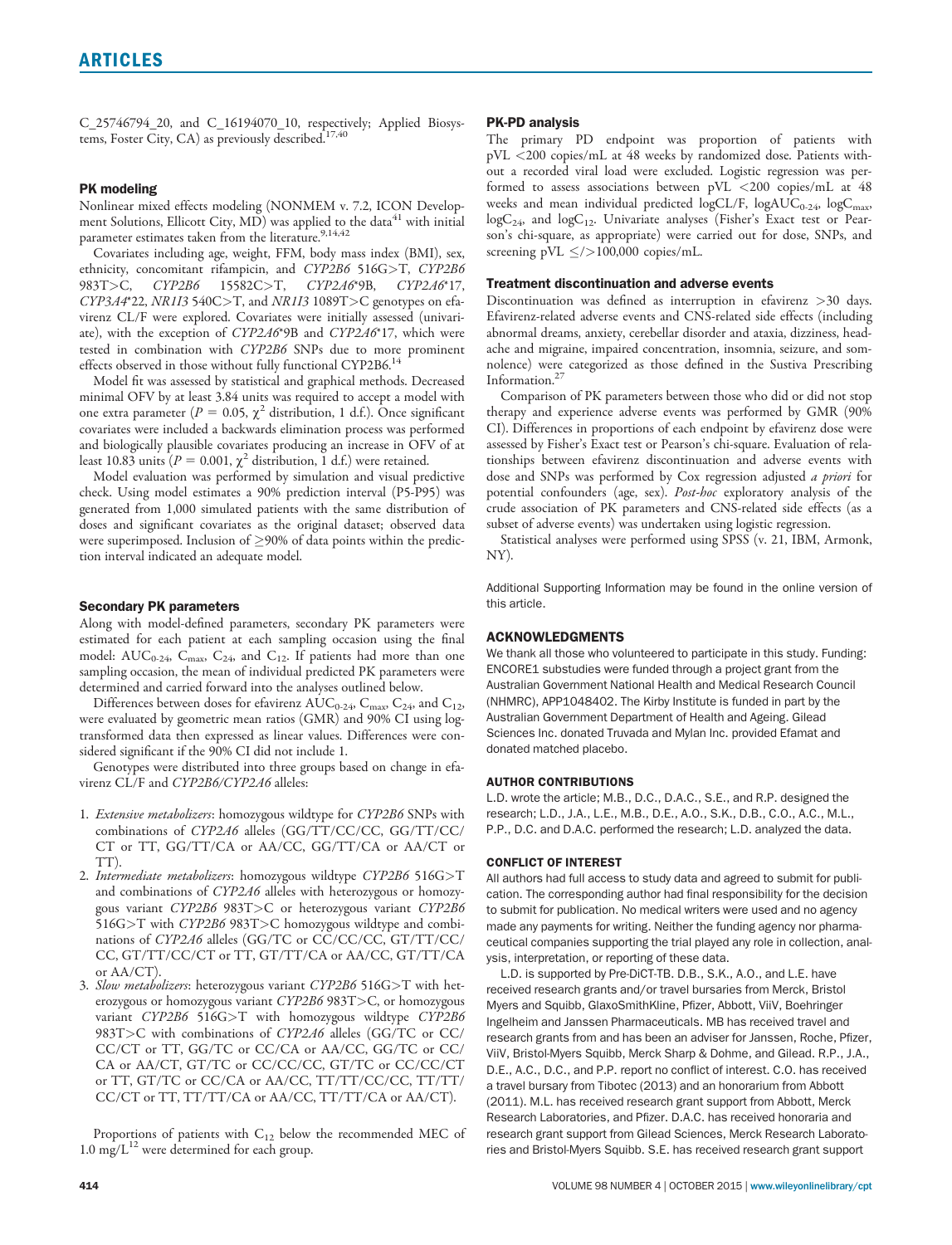from Abbvie, Gilead Sciences, Merck Research Laboratories, Pfizer, and ViiV Healthcare.

### PROTOCOL STEERING COMMITTEE

Janaki Amin, Stephen Becker, Waldo Belloso, Marta Boffito, David Cooper, Brenda Crabtree-Ramirez, Chris Duncombe, Sean Emery, Sharne Foulkes, Andrew Hill, Heiko Jessen, Suresh Kumar, Man Po Lee, Marcelo Losso, Chidi Nwizu, Praphan Phanuphak, David Ripin, Tim Read, Jim Rooney, Kim Schaffer, Eduardo Shahar, Alan Winston, Marcelo Wolff, Barnaby Young.

# PROJECT TEAM

Cecilia Abela, Maria Arriaga, Janaki Amin, Waldo Belloso, Mark Boyd, Dianne Carey, Amanda Clarke, David Cooper, Kymme Courtney-Vega, Carlo Dazo, Marina Delfino, Anna Donaldson, Sean Emery, Natalie Espinosa, Tanya Johannesen, Peeraporn Kaew-on, Enmoore Lin, Marcelo Losso, Alejandra Moricz, Jessica Taylor, Praphan Phanupak, Rebekah Puls, Kanitta Pussadee, Parinya Sutheerasak, Louise Tomkins, Sasiwimol Ubolyam.

#### SITE INVESTIGATORS: MAIN STUDY

Waldo Belloso, Raja Iskandar Shah bin Raja Azwa, Emiliano Bissio, Liliana Calanni, Arnaldo Casiro, Ploenchan Chetchotisakd, Jorge Contarelli, David Cooper, Brenda Crabtree-Ramirez, Nicholas Doong, Julian Elliott, Sharne Foulkes, Brian Gazzard, Mark Kelly, Suresh Kumar, Man Po Lee, Marcelo Losso, Norma del Carmen Luna, Sergio Lupo, Oscar Garcia Messina, Lerato Mohapi, Richard Moore, David Nolan, Chidi Nwizu, Catherine Orrell, Carlos Perez, Sarah Pett, Praphan Phanuphak, Jürgen Rockstroh, Eduardo Shahar, Khuanchai Supparatpinyo, Don Smith, Jaime Andrade Villanueva, Emanuel Vlahakis, Alan Winston, Marcelo Wolff, Barnaby Young.

# SITE INVESTIGATORS AND STAFF: INTENSIVE PK STUDY

Chelsea & Westminster Hospital, London: Akil Jackson, Marta Boffito, Serge Federle, Brian Gazzard, Sophie Scott. Hospital Ramos Mejia, Buenos Aires: Patricia Burgoa, Juan Ebenrstejin, Mariana Kundro, Marcelo Losso. Desmond Tutu HIV Centre, Cape Town: Christie Heiberg, Richard Kaplan, Catherine Orrell, Maureen Rattley. HIV-NAT AIDS Research Centre, Bangkok: Amanda Clarke, Kanitta Pussadee, Praphan Phanuphak. Central Laboratory: Alex Carrera, Philip Cunningham, Bertha Fsadni, Tony Kelleher, Melanie Lograsso, Kate Merlin, Ansari Shaik, Julie Yeung. Liverpool University Laboratory: Alieu Amara, Deirdre Egan, Laura Else.

 $©$  2015 The Authors. Clinical Pharmacology & Therapeutics published by Wiley Periodicals, Inc. on behalf of American Society for Clinical Pharmacology and Therapeutics.

This is an open access article under the terms of the Creative Commons Attribution-NonCommercial-NoDerivs License, which permits use and distribution in any medium, provided the original work is properly cited, the use is non-commercial and no modifications or adaptations are made.

- 1. World Health Organisation. Global update on HIV treatment 2013: results, impact and opportunities. <[http://wwwwhoint/hiv/data/](http://wwwwhoint/hiv/data/global_treatment_report_presentation_2013pdf) [global\\_treatment\\_report\\_presentation\\_2013pdf](http://wwwwhoint/hiv/data/global_treatment_report_presentation_2013pdf)> (2013). Accessed 10 September 2014.
- 2. World Health Organisation. Key facts on global HIV epidemic and progress in 2010. <[http://wwwwhoint/hiv/pub/progress\\_](http://wwwwhoint/hiv/pub/progress_report2011/global_facts/en/indexhtml) [report2011/global\\_facts/en/indexhtml](http://wwwwhoint/hiv/pub/progress_report2011/global_facts/en/indexhtml)> (2011). Accessed 9 September 2014.
- 3. World Health Organisation. Consolidated guidelines on the use of antiretroviral drugs for treating and preventing HIV infection. Recommendations for a public health approach. <[http://](http://appswhoint/iris/bitstream/10665/85321/1/9789241505727_engpdf?ua=1) [appswhoint/iris/bitstream/10665/85321/1/9789241505727\\_](http://appswhoint/iris/bitstream/10665/85321/1/9789241505727_engpdf?ua=1) [engpdf?ua](http://appswhoint/iris/bitstream/10665/85321/1/9789241505727_engpdf?ua=1)=[1](http://appswhoint/iris/bitstream/10665/85321/1/9789241505727_engpdf?ua=1)> (2013). Accessed 9 September 2014.
- 4. Haas, D.W. et al. A phase II, double-blind, placebo-controlled, dose ranging study to assess the antiretroviral activity and safety of

efavirenz in combination with open-label zidovudine with lamivudine at 36 weeks [DMP 266-005]. The XII International AIDS Conference, Geneva, Switzerland. Abstract 22334 (1998).

- 5. Puls, R. et al. Efficacy of 400 mg efavirenz versus standard 600 mg dose in HIV-infected, antiretroviral-naive adults (ENCORE1): a randomized, double-blind, placebo-controlled, non-inferiority trial. Lancet 383, 1474-1482 (2014).
- 6. Hill, A. Optimizing HIV treatment. Curr. Opin. HIV AIDS 8, 34–40 (2013).
- 7. Cortes, C.P., Siccardi, M., Chaikan, A., Owen, A., Zhang, G. & la Porte, C.J. Correlates of efavirenz exposure in Chilean patients affected with human immunodeficiency virus reveals a novel association with a polymorphism in the constitutive androstane receptor. Ther. Drug Monit. 35, 78–83 (2013).
- 8. Kwara, A., Lartey, M., Sagoe, K.W., Rzek, N.L. & Court, M.H. CYP2B6  $(c.516G->T)$  and CYP2A6 (\*9B and/or \*17) polymorphisms are independent predictors of efavirenz plasma concentrations in HIVinfected patients. Br. J. Clin. Pharmacol. 67, 427-436 (2009).
- 9. Mukonzo, J.K. et al. A novel polymorphism in ABCB1 gene, CYP2B6\*6 and sex predict single-dose efavirenz population pharmacokinetics in Ugandans. Br. J. Clin. Pharmacol. 68, 690-699 (2009).
- 10. Wyen, C. et al. Impact of CYP2B6 983T>C polymorphism on nonnucleoside reverse transcriptase inhibitor plasma concentrations in HIV-infected patients. J. Antimicrob. Chemother. 61, 914-918 (2008).
- 11. Gutierrez, F. et al. Prediction of neuropsychiatric adverse events associated with long-term efavirenz therapy, using plasma drug level monitoring. Clin. Infect. Dis. 41, 1648-1653 (2005).
- 12. Marzolini, C., Telenti, A., Decosterd, L.A., Greub, G., Biollaz, J. & Buclin, T. Efavirenz plasma levels can predict treatment failure and central nervous system side effects in HIV-1-infected patients. AIDS 15, 71–75 (2001).
- 13. Rotger, M. et al. Influence of CYP2B6 polymorphism on plasma and intracellular concentrations and toxicity of efavirenz and nevirapine in HIV-infected patients. Pharmacogenet. Genomics 15, 1-5 (2005).
- 14. Arab-Alameddine, M. et al. Pharmacogenetics-based population pharmacokinetic analysis of efavirenz in HIV-1-infected individuals. Clin. Pharmacol. Ther. 85, 485-494 (2009).
- 15. Nyakutira, C. et al. High prevalence of the CYP2B6 516G—>T(\*6) variant and effect on the population pharmacokinetics of efavirenz in HIV/AIDS outpatients in Zimbabwe. Eur. J. Clin. Pharmacol. 64, 357-365 (2008).
- 16. di Iulio, J. et al. In vivo analysis of efavirenz metabolism in individuals with impaired CYP2A6 function. Pharmacogenet. Genomics 19, 300-309 (2009).
- 17. Olagunju, A. et al. CYP2B6 516G>T (rs3745274) and smoking status are associated with efavirenz plasma concentration in a Serbian cohort of HIV patients. Ther. Drug Monit. 36, 734–738 (2014).
- 18. Swart, M., Whitehorn, H., Ren, Y., Smith, P., Ramesar, R.S. & Dandara, C. PXR and CAR single nucleotide polymorphisms influence plasma efavirenz levels in South African HIV/AIDS patients. BMC Med. Genet. **13**, 112 (2012).
- 19. Holzinger, E.R. et al. Genome-wide association study of plasma efavirenz pharmacokinetics in AIDS Clinical Trials Group protocols implicates several CYP2B6 variants. Pharmacogenet. Genomics 22, 858–867 (2012).
- 20. Mukonzo, J.K. et al. Pharmacogenetic-based efavirenz dose modification: suggestions for an African population and the different CYP2B6 genotypes. PloS One 9, e86919 (2014).
- 21. Decloedt, E.H. & Maartens, G. Neuronal toxicity of efavirenz: a systematic review. Expert Opin. Drug Saf. 12, 841-846 (2013).
- 22. Kenedi, C.A. & Goforth, H.W. A systematic review of the psychiatric side-effects of efavirenz. AIDS Behav. 15, 1803-1818 (2011).
- 23. Clifford, D.B. et al. Impact of efavirenz on neuropsychological performance and symptoms in HIV-infected individuals. Ann. Intern. Med. 143, 714-721 (2005).
- 24. Siccardi, M. et al. Pharmacokinetic and pharmacodynamic analysis of efavirenz dose reduction using an in vitro-in vivo extrapolation model. Clin. Pharmacol. Ther. 92, 494–502 (2012).
- 25. Tovar-y-Romo, L.B. et al. Dendritic spine injury induced by the 8 hydroxy metabolite of efavirenz. J. Pharmacol. Exp. Ther. 343, 696-703 (2012).